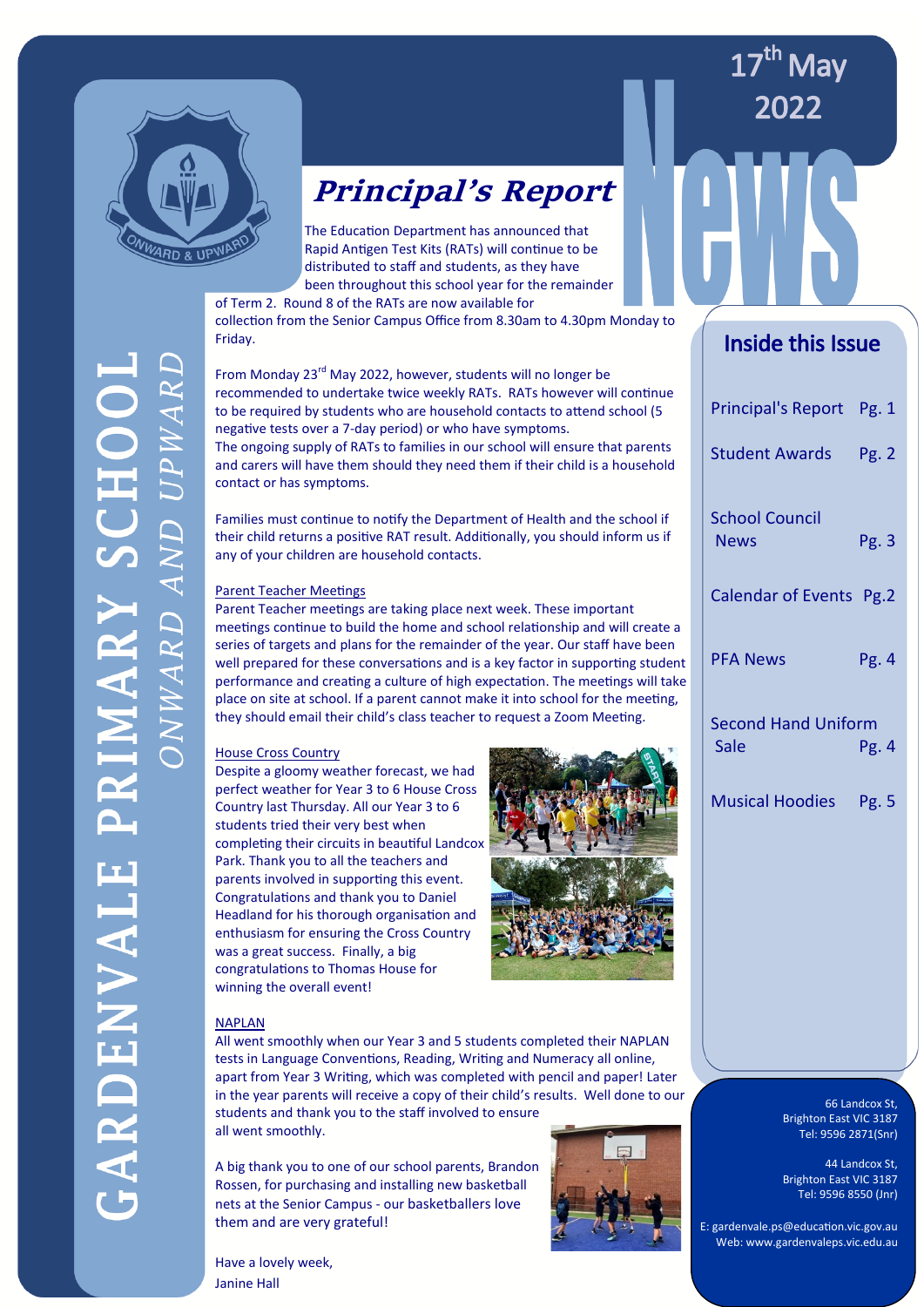

#### **Students of the Week**

Eden K, PB - for always listening carefully and I love your enthusiasm and effort during Reading. Well done!

Nina S, 4C - for being resilient and completing her cross country with a huge smile. You are a star!

#### **HERRRby Awards**

Emile, 2B - for showing his HERRRBby values during his first ever school excursion. You were so responsible and respectful!

Maya M, 3B - for consistently displaying our HERRRby values and being a role model student.

#### *Green HERRRby Award*

Millie L, 1B - for her amazing rubbish free lunches! You are a great role model for the whole class.

Olivia B, PA - for always having excellent manners and politely listening to others.

Kyrah K, PB - for always showing respect and remembering to put your hand up to speak. Outstanding Kyrah!

Jude L, PC - for sharing her amazing knowledge about respect in our class discussions. Awesome!

Adam M, PD - for working well during writing and producing some great work. Fantastic, Adam!

Brooklyn P, 1A - for his outstanding listening skills and contributions to our discussions. Your neat handwriting and bookwork are exemplary.

Leo R, 1C - for his mature attitude towards all classroom activities. A real asset to 1C!

Alice J, 1D - for always being engaged and curious and ready to learn! Well done, Alice.

Agustin A, 2A - for his outstanding improvement with his endurance in his writing! Very well done!

Harry S, 2B - for his impressive improvement with vertical subtraction with trading. You are a superstar!

Sophia M, 2C - for your wonderful reflection and artistic drawings on our Myuna Farm excursion. Terrific job!

Phoebe W, 2D - for always putting in 100% into her work and being a wonderful member of 2D!

Yousuf K, 3A - for his excellent concentration in class and for his lovely empathy and respect for others.

Harriet C, 3C - for the incredible resilience you have shown through your challenges the past weeks. You are a super star!

Tali R, 3D - for being a wonderful addition to GPS. She always tries her best in class and is kind to others. Well done Tali!

Kyrill K, 4A - for being such a trooper and running your heart out at cross country. I'm so proud of you.

Sophia K, 4B - for her enthusiastic approach on our Biodiversity Excursion. Well done for asking and answering lots of questions.

Kaida L, 4D - for her brilliant performance at our GPS cross country. Congratulations on coming first for your age group. Go Kaida!!!

Ned B, 5A - for his enthusiasm for all activities both in and out of the classroom

Elwood P, 5B - for lighting up our room on a daily basis and for truly making a difference with your positive attitude.

Zachary K, 5D - for showing dedication to all aspects of your learning. Keep up the fabulous effort!

Lachie S, 6A - for an outstanding effort in the cross country. An amazing show of determination and resilience!

Max P, 6B - for your ENGAGING and PERSUASIVE arguments in our debating. It was a super awesome debate to watch!

Lucas F, 6C - for always being a kind, considerate and helpful member of 6C. You are a pleasure to have in our classroom.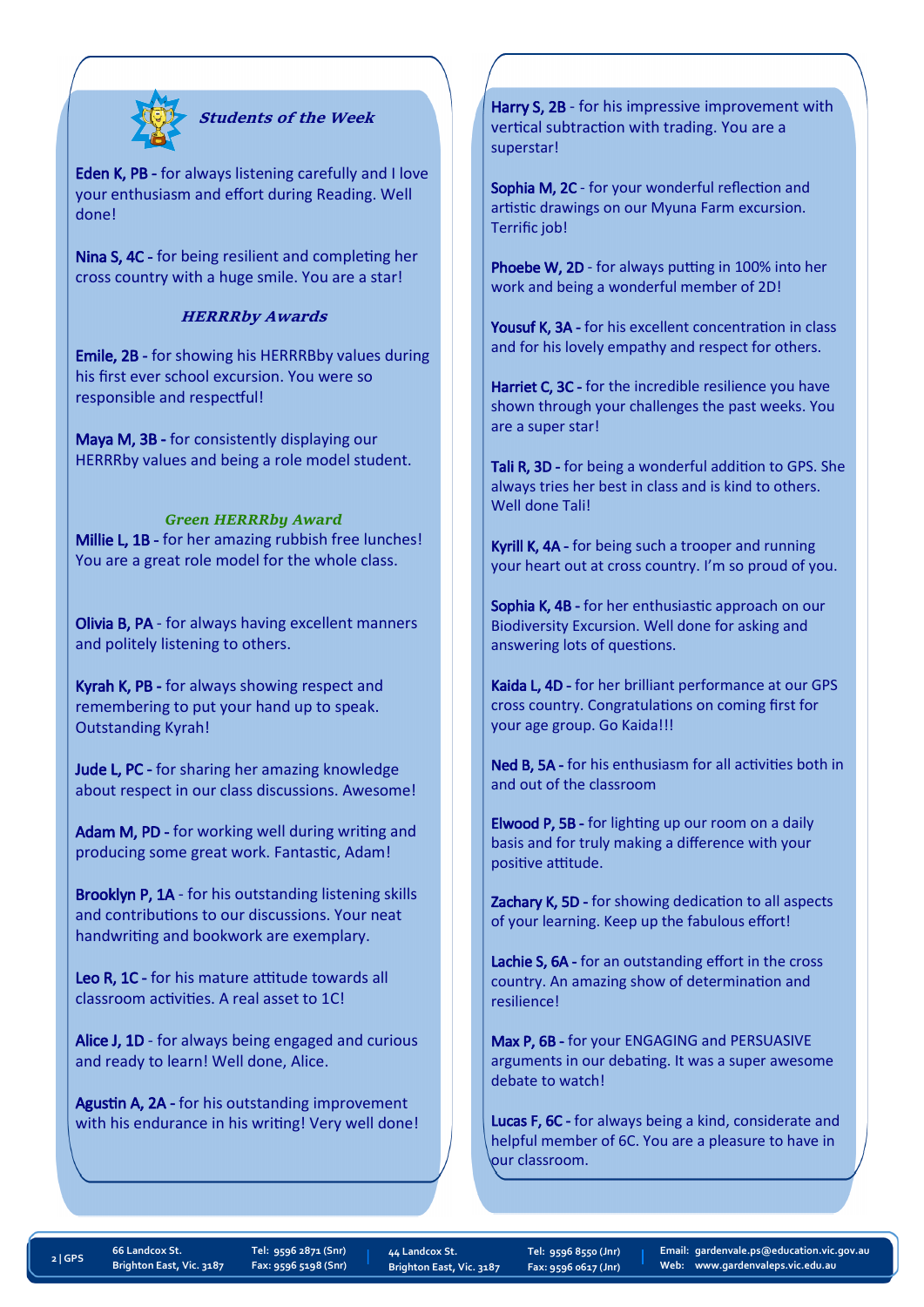## Latest News from the **GPS School Council**



#### Update from Buildings & Grounds sub-committee

There are several projects that the Buildings & Grounds subcommittee are focusing on this year, to upgrade and improve the facilities at GPS. A key one is the toilet refurbishment project, which commenced mid last year with the receipt of a State Government grant of \$500,000.

The delivery of this project has not been ideal, and we acknowledge that the delays have caused much concern and frustration for children, families and staff. The 2021 lockdowns, shortages of building materials and challenges in securing trades people have significantly impacted the project being completed in a timely manner. However we have been assured by the construction company that we are days away from completion at the Senior Campus, and then the focus will be on ensuring the Junior Campus toilets will be completed by mid-June.

We appreciate everyone's patience, and of course the children navigating the temporary facilities.

Once the toilet refurbishment project is finished, the works for the Art Room will commence, with an experienced construction company recently appointed by the Victorian School Building Authority (VSBA). We are really excited about the creation of this new space as it incorporates some lovely design features and with its prominent location on school grounds this will be a more accessible and functional art room for our children and families. We are very grateful to our school community's fundraising efforts – particularly with the Walkathon – as all of these funds are ensuring we don't lose any of the features, and can complete the fit out and landscaping this year.

Lastly, the VSBA have confirmed that the external stair case will be replaced shortly, with the structure currently being manufactured offsite. The old staircase will be dismantled and removed in the September school holidays, with the installation and completion of this project at the same time.

Of course the B&G subcommittee have now turned their focus to future projects, and we are scoping out the costs for a large shelter for the Junior Campus, and the refurbishment of the Senior Campus foyer/office and sickbay.

|                    | <b>Calendar of Events</b>                        | Tuesday 7 | Year 5 In-visit                                               |
|--------------------|--------------------------------------------------|-----------|---------------------------------------------------------------|
| <b>MAY</b>         |                                                  |           | <b>Netball</b>                                                |
| Saturday 21        | <b>Election Market Day</b>                       | Friday 10 | <b>Whole School Curriculum Day</b><br><b>Student Free Day</b> |
| Monday 23 -        |                                                  |           |                                                               |
| Friday 27          | <b>Parent/Teacher Interviews</b>                 | Monday 13 | <b>Queens Birthday Public</b><br>Holiday                      |
| <b>JUNE</b>        |                                                  |           |                                                               |
| Thursday 2         | <b>Year 2 Excursion</b><br>Queen Victoria Market | Friday 24 | Last Day Term 3<br>2:30pm Finish                              |
| Sunday 5           | <b>Year 5 Working Bee</b>                        |           |                                                               |
| Monday 6 -         |                                                  |           |                                                               |
| <b>Wednesday 8</b> | <b>Head Lice Checks</b>                          |           |                                                               |
|                    |                                                  |           |                                                               |
|                    |                                                  |           |                                                               |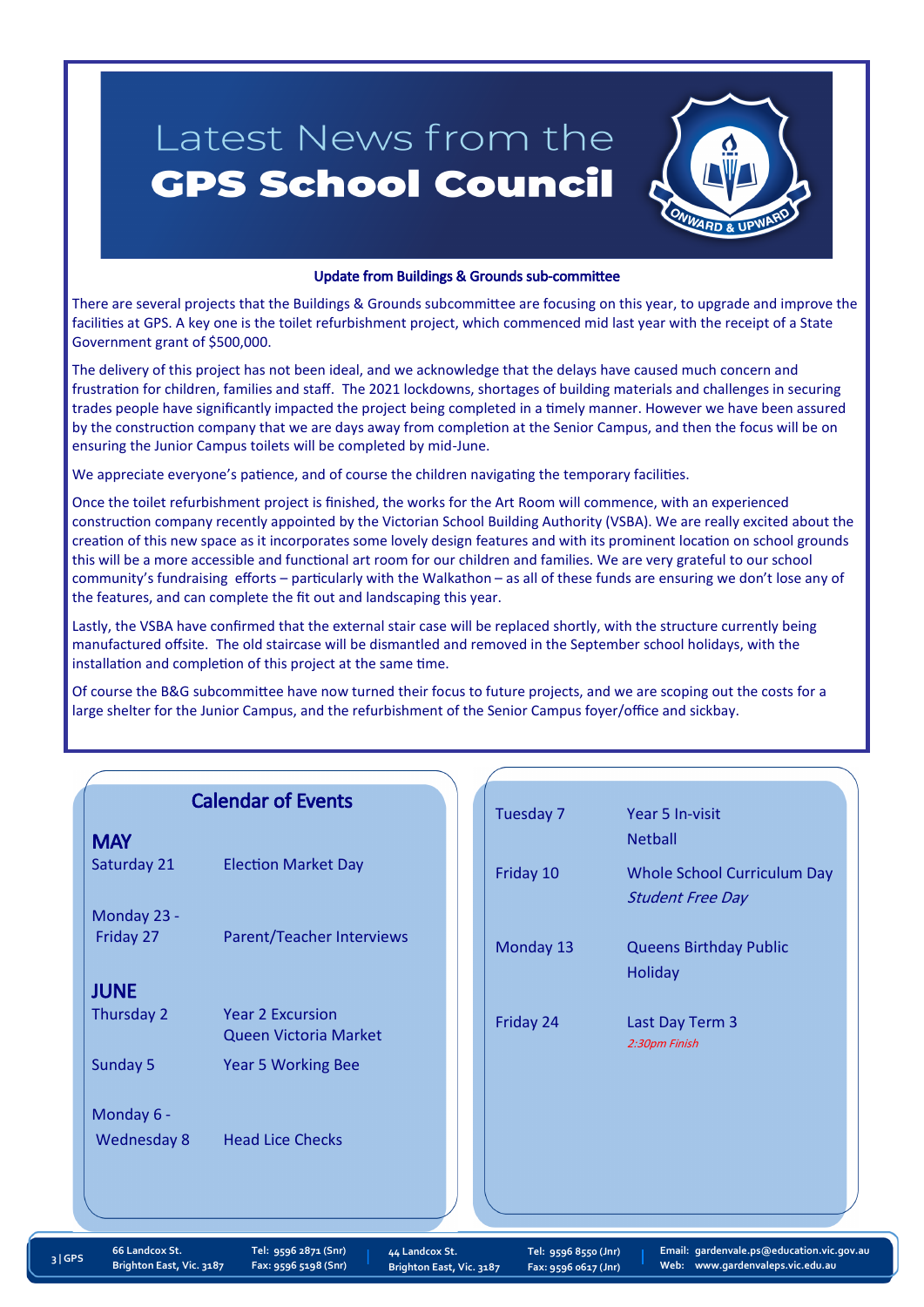## Latest News from the **GPS Parents & Friends Association**



#### **魚魚 Walk-a-thon**

The fun part is over and now the important part is here…We need people to dig deep and help us raise \$35,000 across the two major May events, the walk-a-thon and the Market day. The funds raised from these will ensure completion of our Art Room. Prizes will be drawn weekly at assembly for the next few weeks for those that have made their donations. Please make payment through course confirmations in Compass.

#### **We Go Hope to see you at the Election Day Farmer's Market 'EAT PLAY VOTE' - THIS SATURDAY!**

Don't go to the supermarket.....this week GPS are the new fresh food people. Our Farmer's Market will be bigger than the bluster, so take advantage of the GPS polling place and bring down the whole family. Grab a democracy sausage, stake a cake, stock up on fresh fruit, vegetables, honey, eggs and peruse the local parent stallholders. For the kids there will be plenty of craft activities and Team Kids will be there between 11am -1pm. Make them happy with some yummy popcorn & a lolly bag to go. Anyone can vote at Gardenvale, even if you're not in the electorate. In fact, the queue may be shorter if you're not! Hope to see you all there.

For those awesome constituents who are baking a cake and/or dropping off fresh produce - our donation drop off times are on Friday 20<sup>th</sup> May at the Senior Campus future Art Room, the red brick building by the driveway closest to North Road between 8:30am - 9:45am and between 2:30pm - 5:30pm.

\*\*If you have some free time before or after you vote we are desperate for some help on the day. Please sign up here.... [https://www.signupgenius.com/go/5080d45a4a82fa1fc1](https://www.signupgenius.com/go/5080d45a4a82fa1fc1-eatplay)-eatplay

Second hand uniform sale - Friday  $27<sup>th</sup>$  May. See details below.

We hope to see many of you tonight at the Fair meeting in the Senior Campus staffroom at 7.30pm. All welcome and encouraged!

Have a great week, from the PFA

#### Second Hand Uniform Sale

Tops, pants, jumpers, dresses in a range of sizes available

When: Friday  $27<sup>th</sup>$  May 2022

Time: 8:40am - 9:30am

Where: Junior Campus, on the basketball courts outside Music room

Cost: All items \$5 / Cash Only

Gardenvale 100 year t-shirts will be available to buy for \$20 (a variety of sizes available)

Please drop any clean, saleable donations to the Junior Campus office, anytime this week for sorting.

#refuse/reduce/repair/reuse/recycle/rot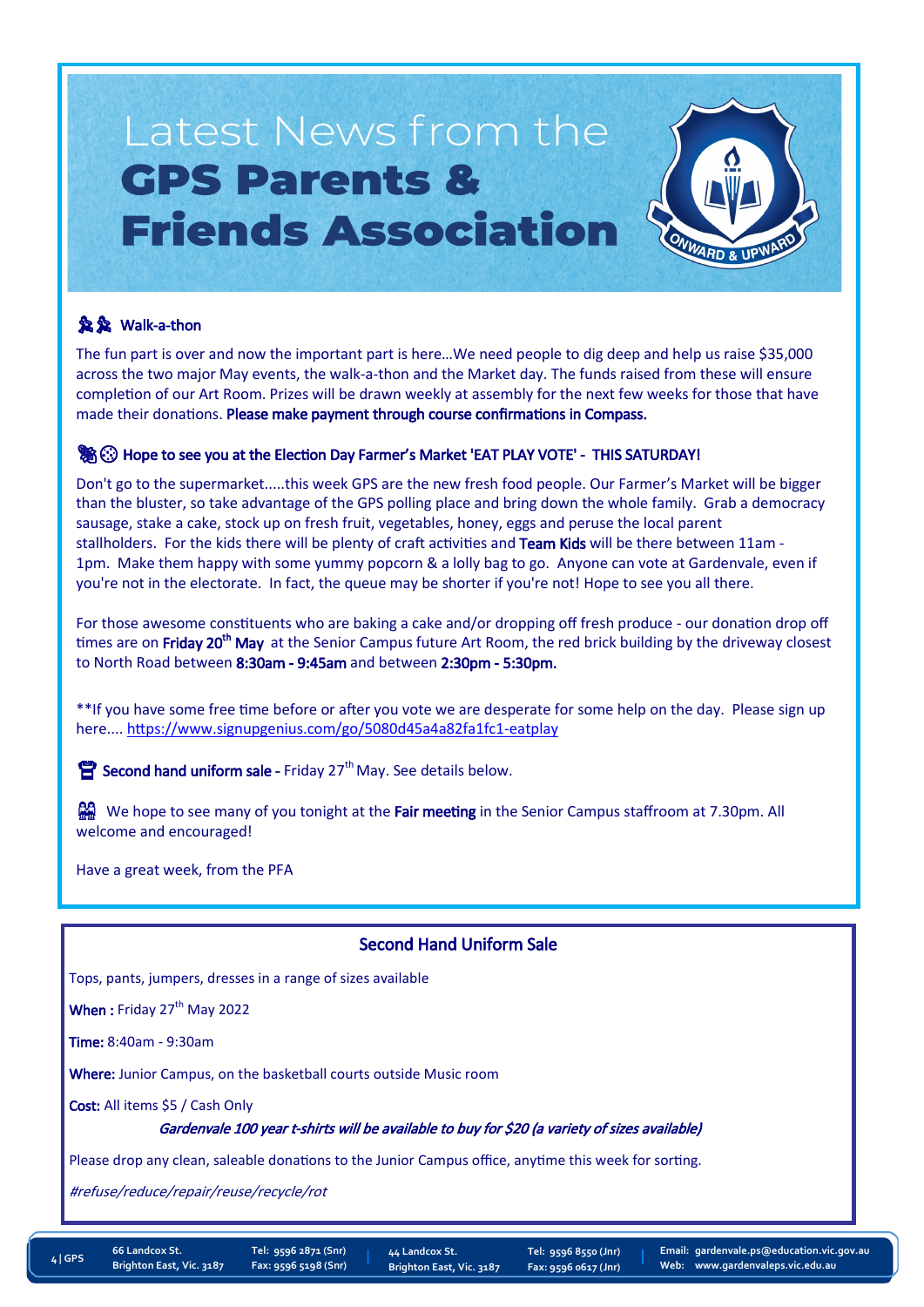

MUSICAL HOODIES

# Back by popular demand ONE WEEK ONLY!!! ORDER via QKR!

## Orders close MONDAY 23<sup>rd</sup> May

**66 Landcox St. Tel: 9596 2871 (Snr) Brighton East, Vic. 3187 Fax: 9596 5198 (Snr)**

**44 Landcox St. Tel: 9596 8550 (Jnr) Brighton East, Vic. 3187 Fax: 9596 0617 (Jnr)**

**Email: [gardenvale.ps@education.vic.gov.au](mailto:gardenvale.ps@edumail.vic.gov.au) Web: www.gardenvaleps.vic.edu.au <sup>5</sup> | GPS**